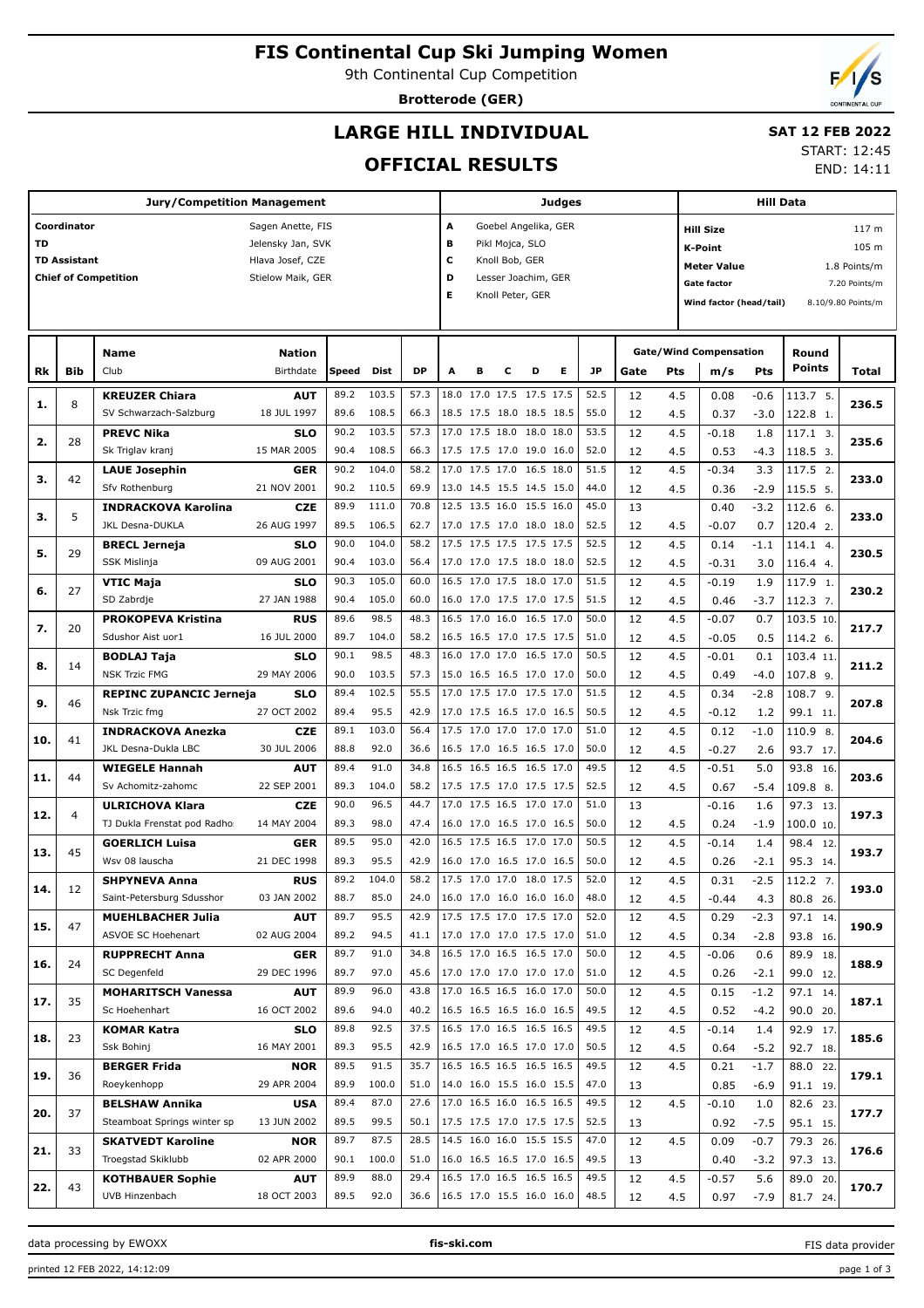# **FIS Continental Cup Ski Jumping Women**

9th Continental Cup Competition

**Brotterode (GER)**



END: 14:11

## **LARGE HILL INDIVIDUAL**

#### **SAT 12 FEB 2022** START: 12:45

### **OFFICIAL RESULTS**

|           |            | <b>Name</b>                 | <b>Nation</b> |              |             |           |                          |   |   |                          |   |           | <b>Gate/Wind Compensation</b> |            |         | Round      |               |       |  |
|-----------|------------|-----------------------------|---------------|--------------|-------------|-----------|--------------------------|---|---|--------------------------|---|-----------|-------------------------------|------------|---------|------------|---------------|-------|--|
| <b>Rk</b> | <b>Bib</b> | Club                        | Birthdate     | <b>Speed</b> | <b>Dist</b> | <b>DP</b> | A                        | в | c | D                        | Е | <b>JP</b> | Gate                          | <b>Pts</b> | m/s     | <b>Pts</b> | <b>Points</b> | Total |  |
| 23.       | 7          | <b>BOEHME Lia</b>           | <b>GER</b>    | 89.9         | 93.0        | 38.4      |                          |   |   | 15.5 16.5 16.0 16.5 17.0 |   | 49.0      | 12                            | 4.5        | 0.33    | $-2.7$     | 89.2 19.      | 169.0 |  |
|           |            | VSC Klingenthal             | 16 JUL 2005   | 89.7         | 90.5        | 33.9      |                          |   |   | 16.0 16.5 15.5 16.0 16.0 |   | 48.0      | 12                            | 4.5        | 0.81    | $-6.6$     | 79.8 28.      |       |  |
| 24.       | 39         | <b>GOEBEL Michelle</b>      | <b>GER</b>    | 89.1         | 90.5        | 33.9      |                          |   |   | 16.5 17.5 16.0 16.5 17.0 |   | 50.0      | 12                            | 4.5        | 0.01    | $-0.1$     | 88.3<br>21.   | 168.8 |  |
|           |            | Sc Willingen                | 18 FEB 2004   | 89.4         | 92.5        | 37.5      |                          |   |   | 17.0 17.0 16.5 16.5 17.0 |   | 50.5      | 13                            |            | 0.93    | $-7.5$     | 80.5 27.      |       |  |
| 25.       | 31         | <b>JONES Paige</b>          | <b>USA</b>    | 89.1         | 85.0        | 24.0      |                          |   |   | 16.5 17.0 16.5 16.5 16.5 |   | 49.5      | 12                            | 4.5        | $-0.37$ | 3.6        | 81.6 24.      | 166.7 |  |
|           |            | Park City Ski Snowboard     | 30 AUG 2002   | 89.5         | 96.5        | 44.7      |                          |   |   | 15.5 17.0 16.5 17.5 16.5 |   | 50.0      | 13                            |            | 1.19    | $-9.6$     | 85.1<br>22.   |       |  |
| 26.       | 38         | <b>SUBBOTINA Anastasija</b> | <b>RUS</b>    | 89.2         | 84.5        | 23.1      |                          |   |   | 16.5 16.5 16.0 15.5 16.5 |   | 49.0      | 12                            | 4.5        | $-0.39$ | 3.8        | 80.4<br>25.   | 165.6 |  |
|           |            | Sankt Petersburg UOR1       | 28 JUN 2004   | 89.5         | 94.0        | 40.2      |                          |   |   | 16.5 17.0 16.5 16.5 16.5 |   | 49.5      | 13                            |            | 0.55    | $-4.5$     | 85.2 21.      |       |  |
| 27.       | 22         | <b>MIDTSUNDSTAD Nora</b>    | <b>NOR</b>    | 89.5         | 84.0        | 22.2      |                          |   |   | 16.0 16.5 16.0 16.0 16.5 |   | 48.5      | 12                            | 4.5        | $-0.13$ | 1.3        | 76.5 28.      | 159.2 |  |
|           |            | Vaaler If                   | 10 JUL 2003   | 90.0         | 92.5        | 37.5      |                          |   |   | 16.5 17.0 16.5 17.0 17.0 |   | 50.5      | 13                            |            | 0.66    | $-5.3$     | 82.7<br>23.   |       |  |
| 28.       | 40         | <b>KUEBLER Pia Lilian</b>   | <b>GER</b>    | 89.4         | 85.5        | 24.9      |                          |   |   | 16.0 17.0 16.5 16.0 16.5 |   | 49.0      | 12                            | 4.5        | 0.20    | $-1.6$     | 76.8 27.      | 156.1 |  |
|           |            | Sv Zschopau                 | 08 OCT 2002   | 89.5         | 92.0        | 36.6      |                          |   |   | 17.0 16.5 16.5 16.5 16.5 |   | 49.5      | 13                            |            | 0.84    | $-6.8$     | 79.3<br>29.   |       |  |
| 29.       | 11         | <b>NORSTEDT Astrid</b>      | <b>SWE</b>    | 88.9         | 87.0        | 27.6      |                          |   |   | 16.5 16.5 15.5 16.0 16.0 |   | 48.5      | 12                            | 4.5        | 0.72    | $-5.8$     | 74.8<br>29.   | 155.7 |  |
|           |            | Solleftea GIF BHK           | 19 JUN 2001   | 89.2         | 93.0        | 38.4      |                          |   |   | 16.0 17.0 16.5 16.0 16.5 |   | 49.0      | 13                            |            | 0.80    | $-6.5$     | 80.9<br>25.   |       |  |
| 30.       | 15         | <b>TWARDOSZ Anna</b>        | <b>POL</b>    | 90.0         | 84.5        | 23.1      |                          |   |   | 16.0 16.5 16.0 16.0 16.0 |   | 48.0      | 12                            | 4.5        | 0.15    | $-1.2$     | 74.4<br>30.   | 152.5 |  |
|           |            | AZS AWF Katowice            | 12 APR 2001   | 90.2         | 91.0        | 34.8      | 16.5 16.5 16.5 16.5 16.5 |   |   |                          |   | 49.5      | 13                            |            | 0.76    | $-6.2$     | 78.1<br>30.   |       |  |

|     |                | Not qualified for final round                         |                           |      |      |         |                          |      |           |                |      |
|-----|----------------|-------------------------------------------------------|---------------------------|------|------|---------|--------------------------|------|-----------|----------------|------|
| 31. | 32             | <b>TRAASERUD Heidi Dyhre</b><br>Heddal II             | <b>NOR</b><br>10 JUL 2003 | 89.5 | 80.5 | 15.9    | 15.0 16.5 16.0 16.0 15.5 | 47.5 | 4.5<br>12 | 5.5<br>$-0.56$ | 73.4 |
| 32. | $\overline{2}$ | <b>SCHARFENBERG Anna-Fay</b><br>SC Motor Zella-Mehlis | <b>GER</b><br>14 APR 2006 | 89.1 | 83.0 | 20.4    | 15.5 17.0 16.0 16.0 16.0 | 48.0 | 13        | 1.4<br>$-0.14$ | 69.8 |
| 33. | 30             | <b>SZWAB Joanna</b><br>AZS AWF Katowice               | <b>POL</b><br>17 FEB 1997 | 89.9 | 81.0 | 16.8    | 14.5 15.5 16.0 16.0 16.0 | 47.5 | 4.5<br>12 | $-0.01$<br>0.1 | 68.9 |
| 34. | 3              | <b>FEICHT Christina</b><br>WSV Kiefersfelden          | <b>GER</b><br>29 MAR 2006 | 90.0 | 83.5 | 21.3    | 15.5 16.5 15.5 16.0 14.0 | 47.0 | 13        | $-0.8$<br>0.10 | 67.5 |
| 35. | 34             | <b>MATTILA Sofia</b><br>Jokilaakson Makiseura         | <b>FIN</b><br>24 MAY 2006 | 89.2 | 81.0 | 16.8    | 15.0 16.0 16.0 16.5 15.5 | 47.5 | 4.5<br>12 | 0.33<br>$-2.7$ | 66.1 |
| 36. | 25             | <b>LUSSI Nina</b><br>New York Ski Ed Foundation       | <b>USA</b><br>29 MAR 1994 | 90.1 | 78.0 | 11.4    | 15.0 16.0 15.5 16.0 16.0 | 47.5 | 4.5<br>12 | $-0.21$<br>2.1 | 65.5 |
| 37. | 6              | <b>SANKEY Logan</b><br>Steamboat Springs Winter Spo   | <b>USA</b><br>28 MAY 1998 | 89.5 | 79.0 | 13.2    | 14.5 16.5 16.0 16.0 15.5 | 47.5 | 12<br>4.5 | 0.03<br>$-0.2$ | 65.0 |
| 38. | $\mathbf{1}$   | <b>TYRALLA Maike</b><br>SK Meinerzhagen               | <b>GER</b><br>14 DEC 2002 | 89.3 | 79.0 | 13.2    | 15.0 16.0 16.0 15.5 16.0 | 47.5 | 13        | 3.7<br>$-0.38$ | 64.4 |
| 39. | 13             | <b>PYLYPCHUK Tetiana</b><br>COP of Winter Sports      | <b>UKR</b><br>10 FEB 2004 | 89.8 | 79.0 | 13.2    | 16.0 16.5 16.0 16.0 15.5 | 48.0 | 4.5<br>12 | 0.37<br>$-3.0$ | 62.7 |
| 40. | 21             | <b>TAJNER Sara</b><br>Ssr Lzs sokol szczyrk           | <b>POL</b><br>17 AUG 2006 | 89.6 | 79.0 | 13.2    | 15.0 16.0 15.5 15.0 15.0 | 45.5 | 4.5<br>12 | 0.27<br>$-2.2$ | 61.0 |
| 41. | 16             | <b>KARPIEL Kamila</b><br>AZS Zakopane                 | <b>POL</b><br>25 NOV 2001 | 89.5 | 79.5 | 14.1    | 10.0 12.0 14.5 13.5 14.0 | 39.5 | 12<br>4.5 | $-0.11$<br>1.1 | 59.2 |
| 42. | 10             | <b>PISKUNOVA Ksenija</b>                              | <b>RUS</b><br>25 AUG 2004 | 89.3 | 78.5 | 12.3    | 14.0 16.0 15.0 15.0 14.5 | 44.5 | 4.5<br>12 | 0.28<br>$-2.3$ | 59.0 |
| 43. | 19             | <b>MACUGA Samantha</b><br>Park City Ski and Snowboard | <b>USA</b><br>17 FEB 2001 | 88.8 | 72.0 | 0.6     | 14.5 15.0 15.5 16.0 15.0 | 45.5 | 12<br>4.5 | $-0.27$<br>2.6 | 53.2 |
| 44. | 26             | <b>BELTOWSKA Pola</b><br>Azs Zakopane                 | <b>POL</b><br>12 NOV 2006 | 88.7 | 69.0 | $-4.8$  | 12.5 15.0 14.5 15.0 15.0 | 44.5 | 4.5<br>12 | $-0.18$<br>1.8 | 46.0 |
| 45. | 18             | <b>LIANE Marie</b><br>Kongsberg IF                    | <b>NOR</b><br>07 OCT 2005 | 90.6 | 66.5 | $-9.3$  | 13.0 13.0 13.5 15.0 14.0 | 40.5 | 12<br>4.5 | $-0.43$<br>4.2 | 39.9 |
| 46. | 17             | <b>LARSON Cara</b><br>Norge Ski Club                  | <b>USA</b><br>05 NOV 2000 | 88.7 | 63.0 | $-15.6$ | 14.0 15.0 14.5 15.0 16.0 | 44.5 | 4.5<br>12 | $-0.35$<br>3.4 | 36.8 |